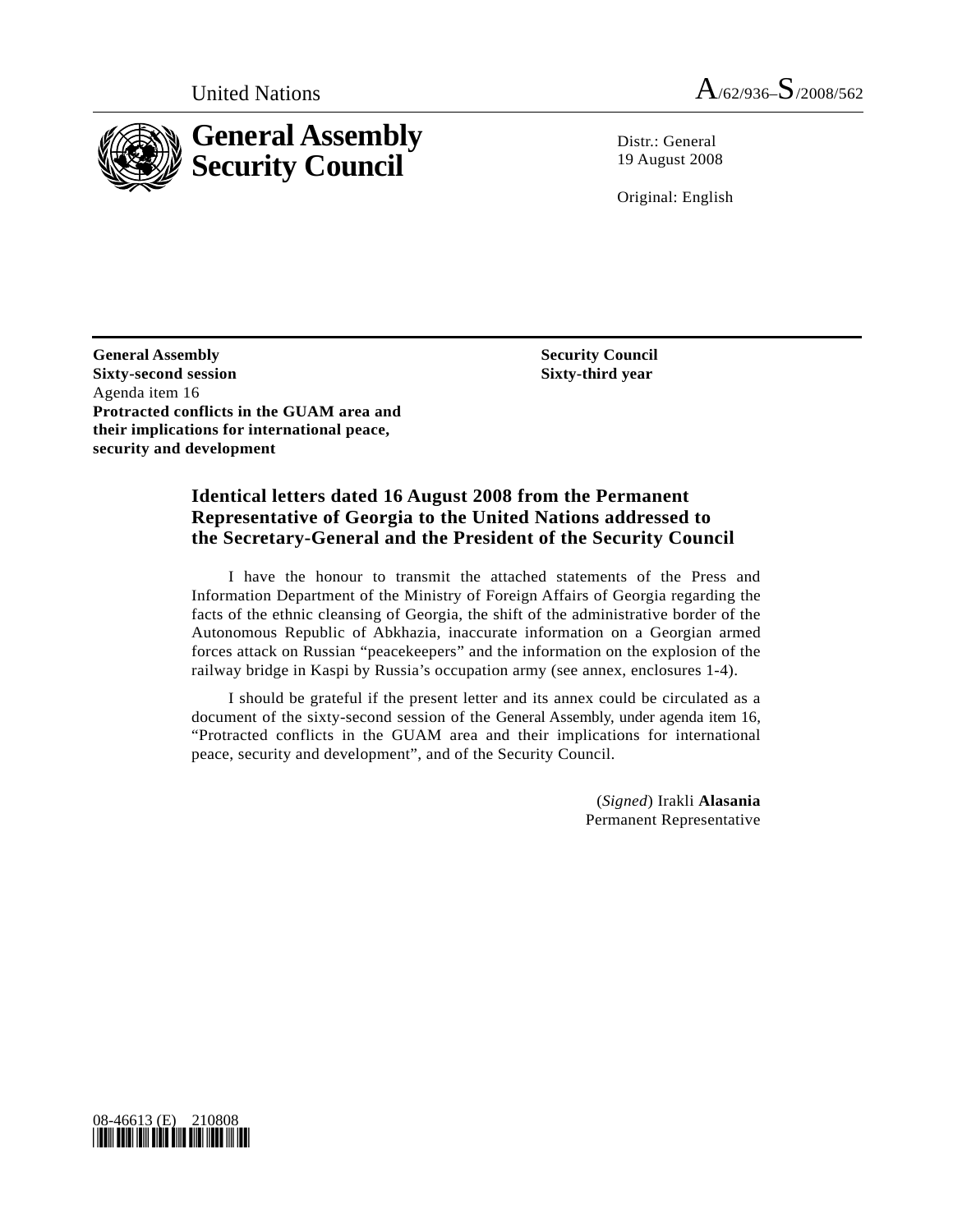# **Annex to the identical letters dated 16 August 2008 from the Permanent Representative of Georgia to the United Nations addressed to the Secretary-General and the President of the Security Council**

### **Enclosure 1**

# **Statement of the Ministry of Foreign Affairs of Georgia**

#### **New wave of ethnic cleansing of Georgians**

 According to the statement of 16 August 2008 of the Ministry of Emergency Situations of the Russian Federation, subdivisions of the Ministry have started withdrawal of the ethnic Georgian population from the Tskhinvali region in the direction of Gori.

 We are faced with a new wave of ethnic cleansing of Georgians conducted under a military-occupation regime by the Russian Federation, this time through the involvement of Russian State structures.

 We would like to focus the international community's attention on the fact that the Russian Authorities have recently been making an increasing number of statements about the necessity of taking into consideration the will of the region's population. The ethnic cleansing of Georgians seems to be a method by which Moscow expects to attain awaited results.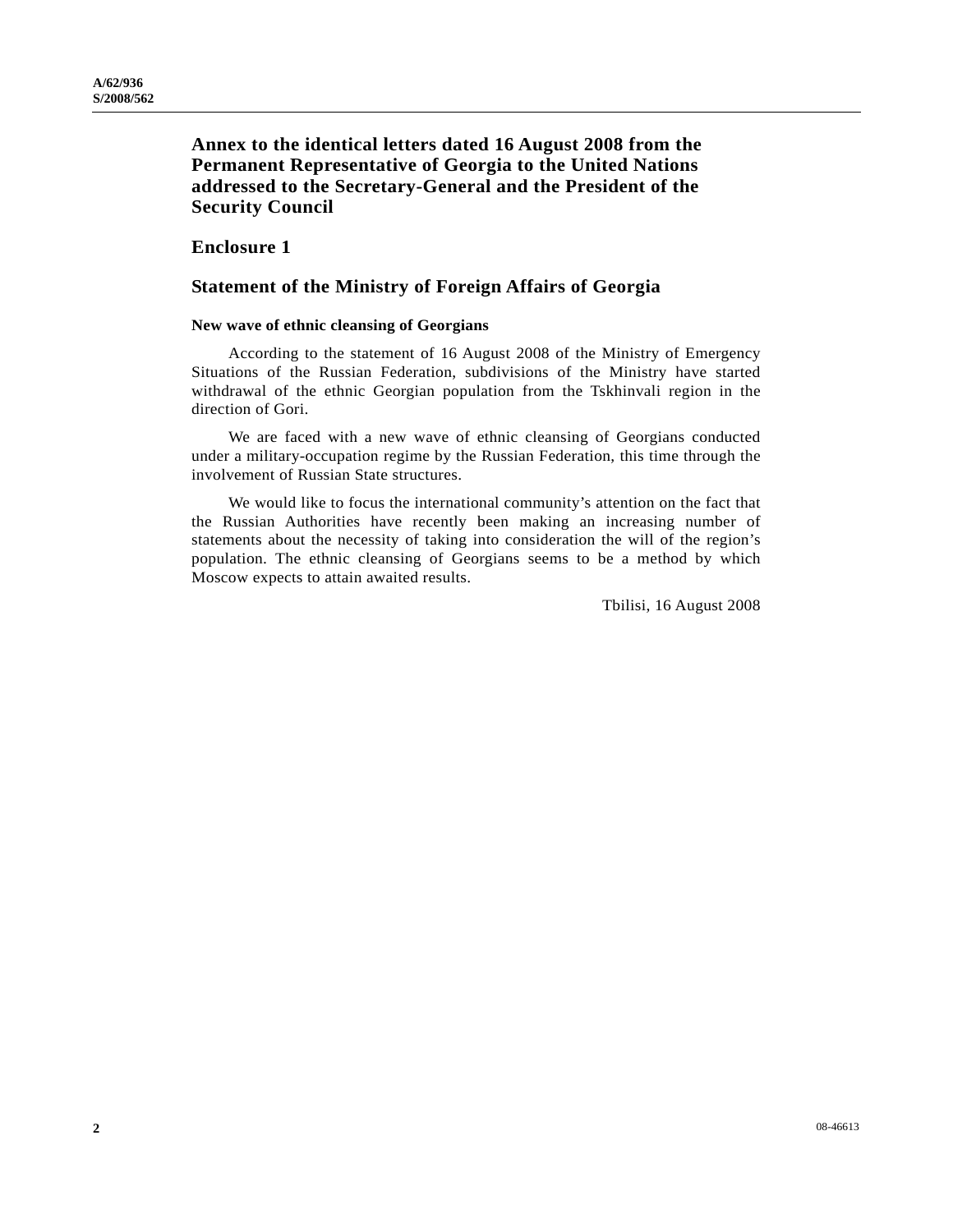### **Enclosure 2**

### **Statement of the Ministry of Foreign Affairs of Georgia**

#### **Administrative border of the Autonomous Republic of Abkhazia is shifted**

 On 16 August 2008 at approximately 4 p.m. local time, armed gangs of the Abkhazian separatist regime together with units of the Russian regular army shifted the administrative border of the Autonomous Republic of Abkhazia towards the Enguri River. This caused the villages of the Zugdidi region, Ganmukhuri and Khurcha, to fall under the occupation of the Russian army and armed gangs of the Abkhazian separatist regime. In those villages the Abkhazian separatist government set up a temporary administration.

 According to the reliable information, the criminal situation has rapidly deteriorated in the Georgian villages bordering the Enguri River. There are cases of physical abuse and looting. Abkhazian armed gangs together with Russian soldiers are robbing the local population and smuggling the stolen goods to the other side of the Enguri River.

 Furthermore, the Russian Federation still continues the bombing of Georgian territories using the incendiary weapon prohibited by the International Convention. Today, at approximately 7 p.m. local time, Russian military helicopters bombed timber lands in the vicinity of the town Surami igniting new fires.

 Due to the extremely difficult situation caused by the direct and unconcealed occupation of Georgia by the Russian Federation, the Ministry of Foreign Affairs of Georgia calls upon the friendly countries and the international community to provide urgent assistance in extinguishing the fires across Georgia and again condemns, in the strongest terms, Russian aggression against the sovereign State of Georgia.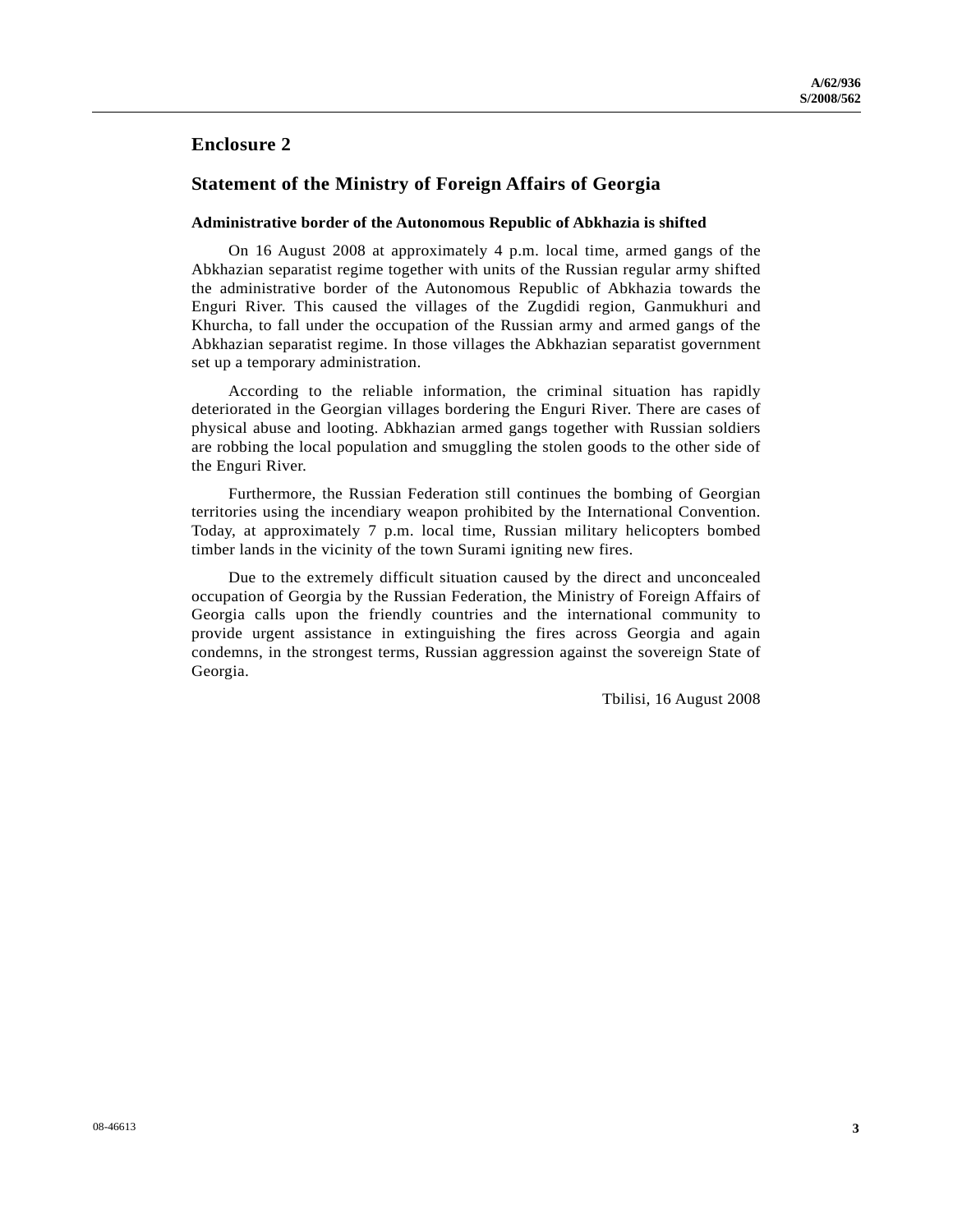# **Enclosure 3**

# **Statement of the Ministry of Foreign Affairs**

 Today the Russian information agencies spread the information that the Georgian armed forces have launched an attack on the so-called Russian "peacekeepers" in the conflict zone of Abkhazia and that, as they claim, the fullscaled military operations still continue.

 The Ministry of Foreign Affairs of Georgia declares with full responsibility that the above-mentioned represents the recurrent disinformation of the Russian side and intends further escalation of the situation and justification of Russian aggression.